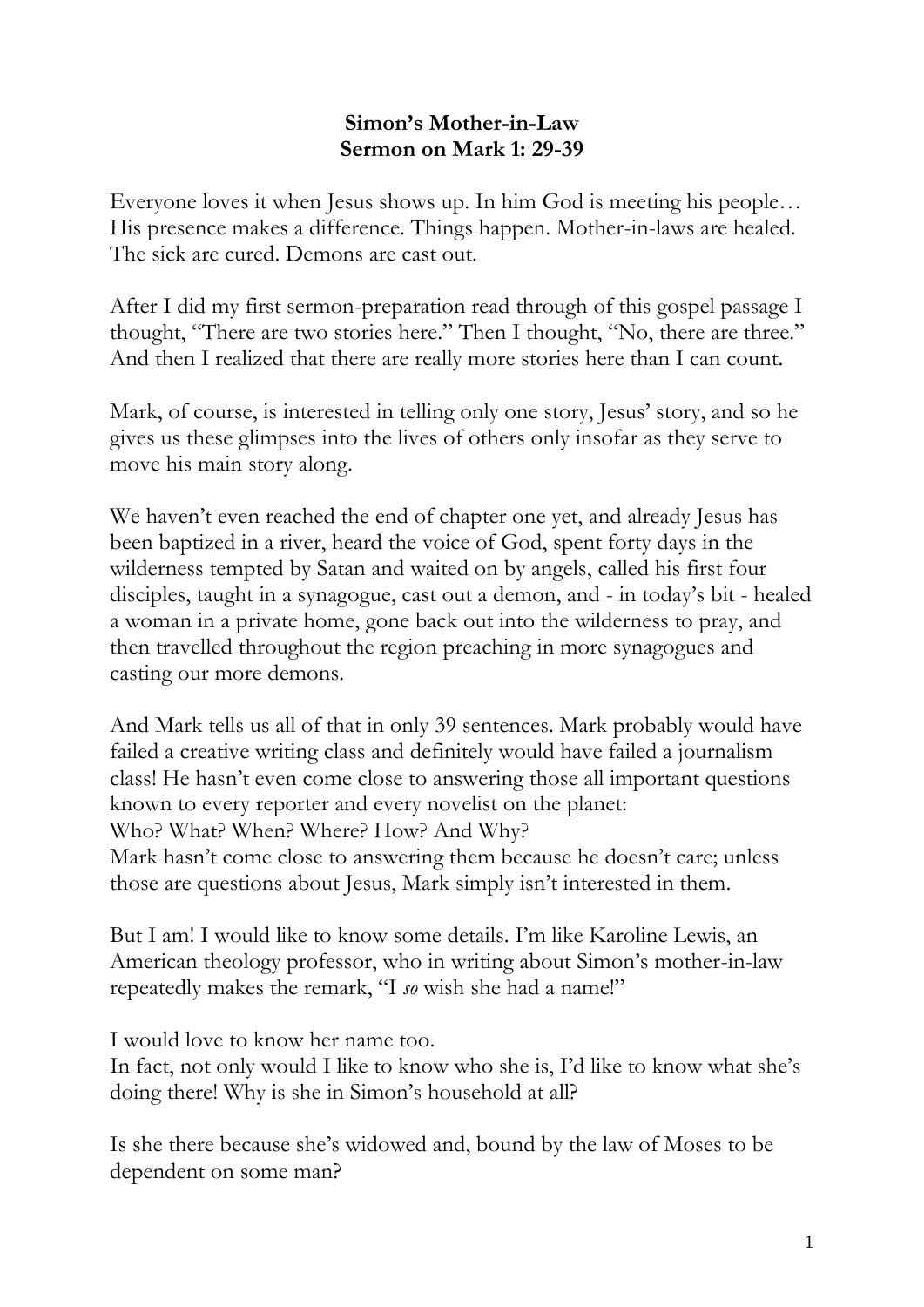Is it possible that she has no male relatives other than her daughter's husband to rely on for support?

Is she there because Simon's widowed and needs her help to raise his children?

Are there any children to raise?

Why is Simon's mother-in-law the one who - after arising from her sickbed performs the duties of hostess which normally would be those of a wife or an elder daughter?

And why was she sick in the first place?

What was actually wrong with her?

There are more stories here than I can count because Mark hasn't told them. He simply mentions bits and pieces which make me curious and let me ask more questions than Mark will ever answer.

Mark isn't interested in answering the questions; the answers aren't necessary to moving *his* story of Jesus along, but they would help me in understanding *my* story of Jesus.

I know I'm not very much like Jesus, though I try to be; I am, however, a lot like those other people, like Simon or his mother-in-law or that man in the synagogue or those looking for Jesus everywhere or those bringing their sick to him…

If I could know more about how they related to and followed Jesus, it would help me as I stumble along trying to do the same.

I wish we knew more about the nameless Mrs. Simon's mother. I wish Simon's wife had a name and her mother too! …because it would help me understand this statement: "The fever left her, and she began to **serve** them."

I read that statement and my women's liberation, gender equality heart just goes all cold and still, and I think, "**Really?** The first thing an elderly woman does on being relieved of sickness is get up and cook for the men?"

But, I must admit, that's *my* story, not Mark's; that's me reading *into* the text, instead of setting aside my preconceptions and letting the text read *out* to me. If I read the text carefully and in the context of the whole story of Jesus my gender-equality objections may not entirely fade away, but at least they are answered a bit.

Here is how . . . .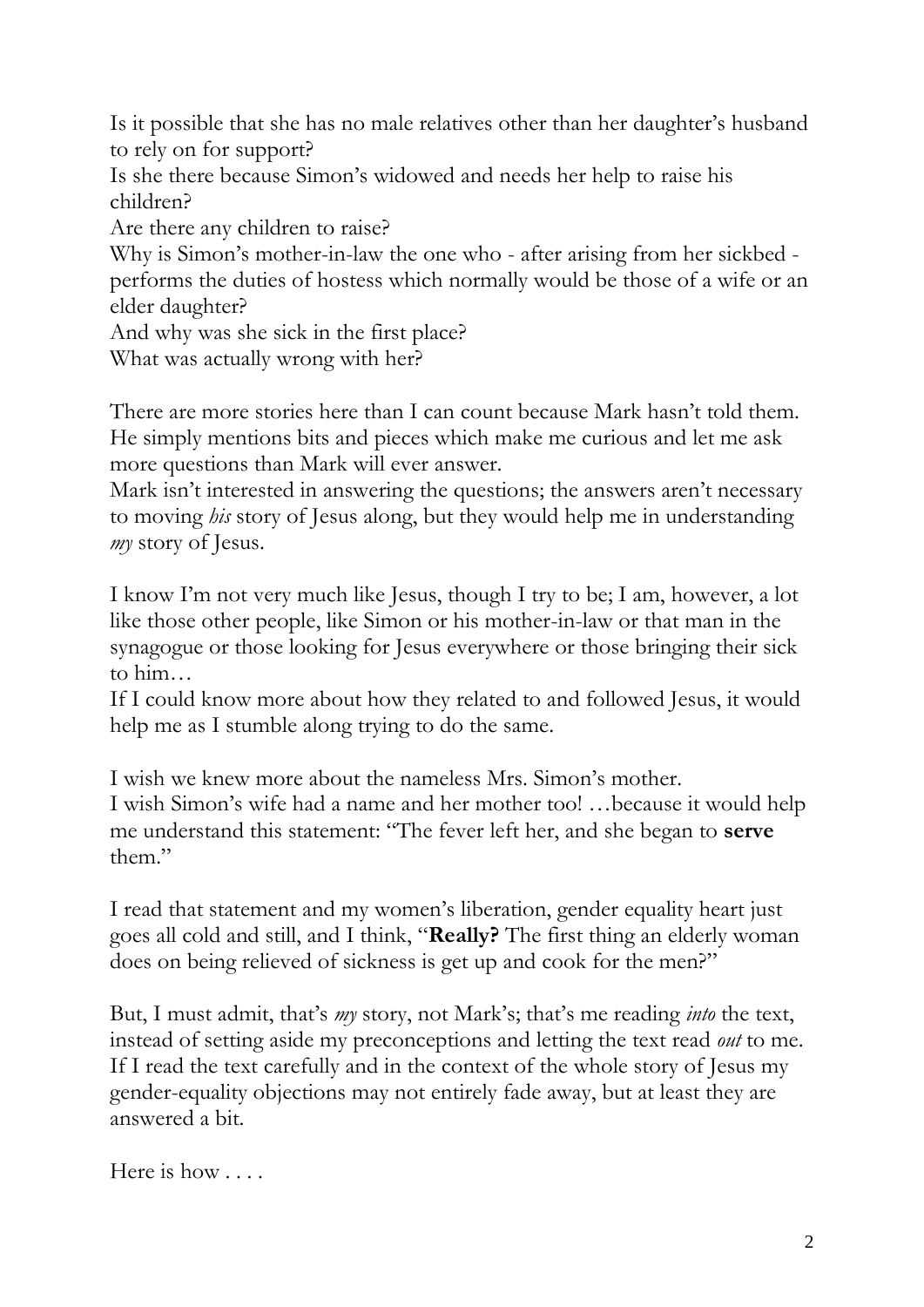First, there is the way Jesus seems to have refused to confirm the status quo of women in first century Jewish society.

In the Palestine of Jesus' day, women were subordinated to men; they had no rights of their own; they could not own property; they were completely dependent upon the eldest male member of their family - which is one reason why Simon's mother-in-law may have been living in his household. But we should remember that Jesus would have none of that! Jesus spoke openly with women when that was absolutely contrary to the norms of his culture as, for example, when he discussed theology with the woman at Jacob's well or when he prevented a crowd from stoning the woman caught in adultery.

Jesus believed that a woman had as much right to discuss theological issues with him as a man might, as he allowed Mary of Bethany to sit at his feet and listen to what he was saying.

Jesus allowed women to whom he was not related to touch him, when - in the home of another Simon - he allowed a woman known to be a sinner to anoint his feet, or when Mary of Bethany did the same just before his crucifixion. Would Jesus, who seemed to value women as the equals of men, have allowed an elderly woman to wait on him in a subservient manner? I don't think so.

Second, there's that word "serve." In this passage the translation of the Greek original is not incorrect, but it's a certainly a loaded one! A 21st century Christian woman like myself hears inequality in that word "serve;" I hear a disparity in social position between the one who serves, the servant, and the one who is served, the master. I cannot shake the sense that the one serving is subservient, and that is especially so when reading the Bible in English or German translation.

There are a couple of Greek words which I needed to look at really closely. The Greek has two different words which are both translated into English by using the word "to serve".

One is *douleuo*; its root is *doulos*, a noun meaning "slave."

One who serves in the since of *douleuo* serves as a slave serves. Jesus frequently uses this as a metaphor for the Christian life. When, for example, he said, "A disciple is not above the teacher, nor a slave above the master," it is this word *doulos* that he uses; not simply "servant," but "slave."

And that is what we hear, what we understand when we read this word "serve" in English translation. We hear it here: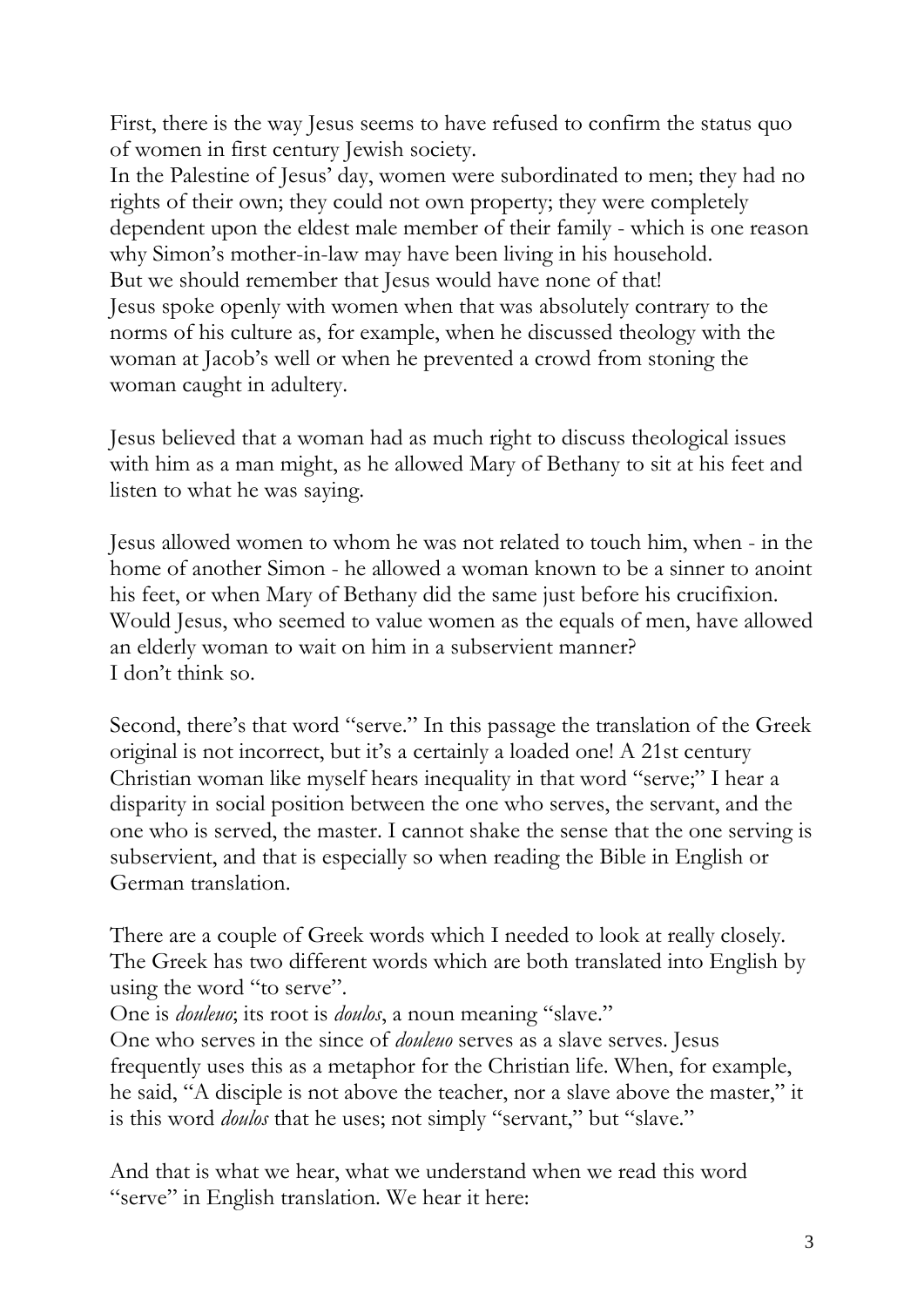Simon's mother-in-law rose from her sickbed and like a subservient slave she waited on these men. Except she didn't!

That's not what the Greek says even though that's how we hear it when the second of the Greek words is translated as "serve" too.

The second word to serve, used in this passage, is *diakoneo*. As a noun, the word is *diakonos*. The verb means "to minister;" the noun here is the root of our word "deacon."

This is not the talking about the submission of a slave. When Mark, or any of the gospel writers, uses this term, something very different is intended: here equals are "ministering" each other, helping each other, leading each other, supporting each other, deciding together and living with each other.

It does help to look at other instances where Mark uses the word *diakoneo*; he uses the word only four times! The first is when Jesus is in the desert for forty days and Mark tells us that "the angels waited on him." (Mk 1:13) The second is in today's gospel reading.

The third is when Jesus tells his disciples, "the Son of Man came not to be served but to serve." (Mk 10:45)

The last is when Mark describes those who were present at Christ's crucifixion: "There were also women looking on from a distance; among them were Mary Magdalene, and Mary the mother of James and Salome. These used to follow him and provided for him when he was in Galilee; and there were many other women who had come up with him to Jerusalem." In that last passage, the word translated "provided for" is *diakoneo*.

This then is the sort of "serving" Simon's mother-in-law does: ministering to Jesus and his disciples in the manner of the angels, serving as Jesus himself came to serve,

providing for Jesus and the others as the women at the cross had provided for him.

An Episcopal nun and priest, Suzanne Guthrie, writes in an essay on Simon's mother-in-law, "Something more than healing occurs when Jesus 'touches' her. The word used is the same as the word for Jesus' resurrection – he 'raises her up'. In her healing is something of the Easter mystery of resurrection and something of the Pentecost mystery of apostleship – of service. …. She's a mother of the church. A deacon. A role model of holiness. And when she gets healed this healing has consequences for he whole community."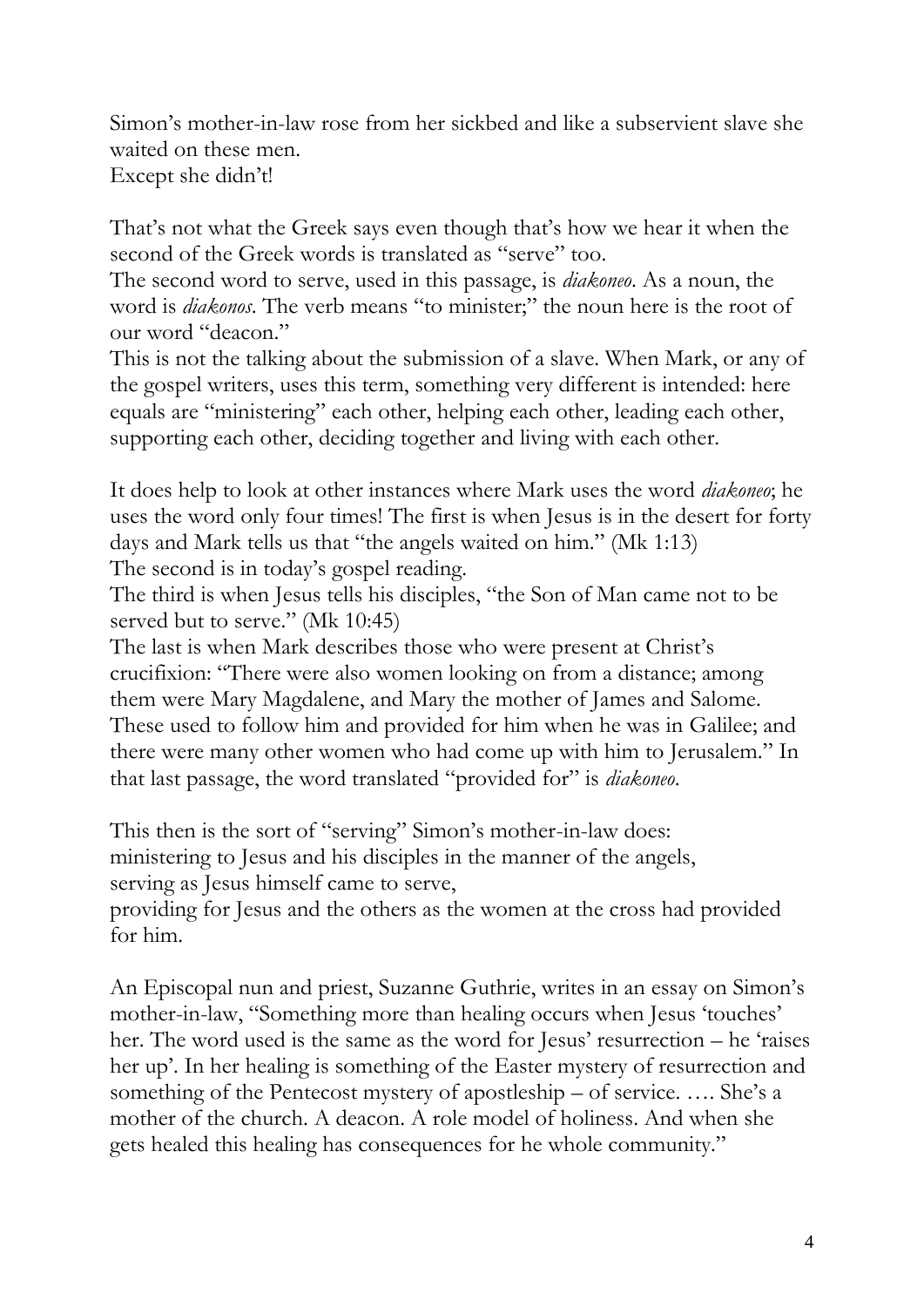This is one of Mark's favourite themes: Healing an individual always has consequences for the society in which the individual lives.

Mark's gospel invites us to look for experiences of resurrection in everyday life in the lives of families and in the social and political order. A serious fever is equivalent to death if one cannot do what is human to do, to serve, to feed, to provide for. To be released from illness and restored to oneself, means one can be responsible, useful, helpful, supportive, a friend… Repairing bonds in family and community is a dimension of resurrection. In Mark's gospel there is no "individual" healing, his stories of healings always repair relationships and help the community to function as such. A son is healed and happiness given to the father, a daughter is healed and life becomes easier for the mother, and here, a mother figure is enabled to care for family and friends and become a leader in the community. Even the woman alone in the crowd with no family left to her… when she touches Jesus, when she is healed, becomes "daughter" – Jesus calls her daughter and gives back to her a place to belong, a place in the family of God.

The Cuban theologian Ofelia Ortega observes and writes, "This woman gets up and turns the Sabbath into Easter and a feast of life and freedom: full of service to others. Jesus does not command her. She is the one who takes the initiative and discovers the value of mutual service above the sacredness of the Sabbath. She is a revolutionary."

This is the story Mark does not tell.

Mark is interested only in moving forward his tale of Jesus, his life and ministry, his death and resurrection, so he does not give us any details about other people in other stories which he considers less significant or not so important because they do not serve the intention he has as a gospel writer and teller.

If we want to learn from those other stories, we have to find out the details ourselves.

We need to study the culture and sociology of the New Testament times carefully.

We have to read Mark's brief mention of other people along the way within the larger contexts of Mark's whole story and the gospels of the other evangelists.

When we read the story of Simon's mother-in-law in this way, we find much more than the story of a subservient first century woman merely doing what was expected of her. We learn about the ministry of a woman who many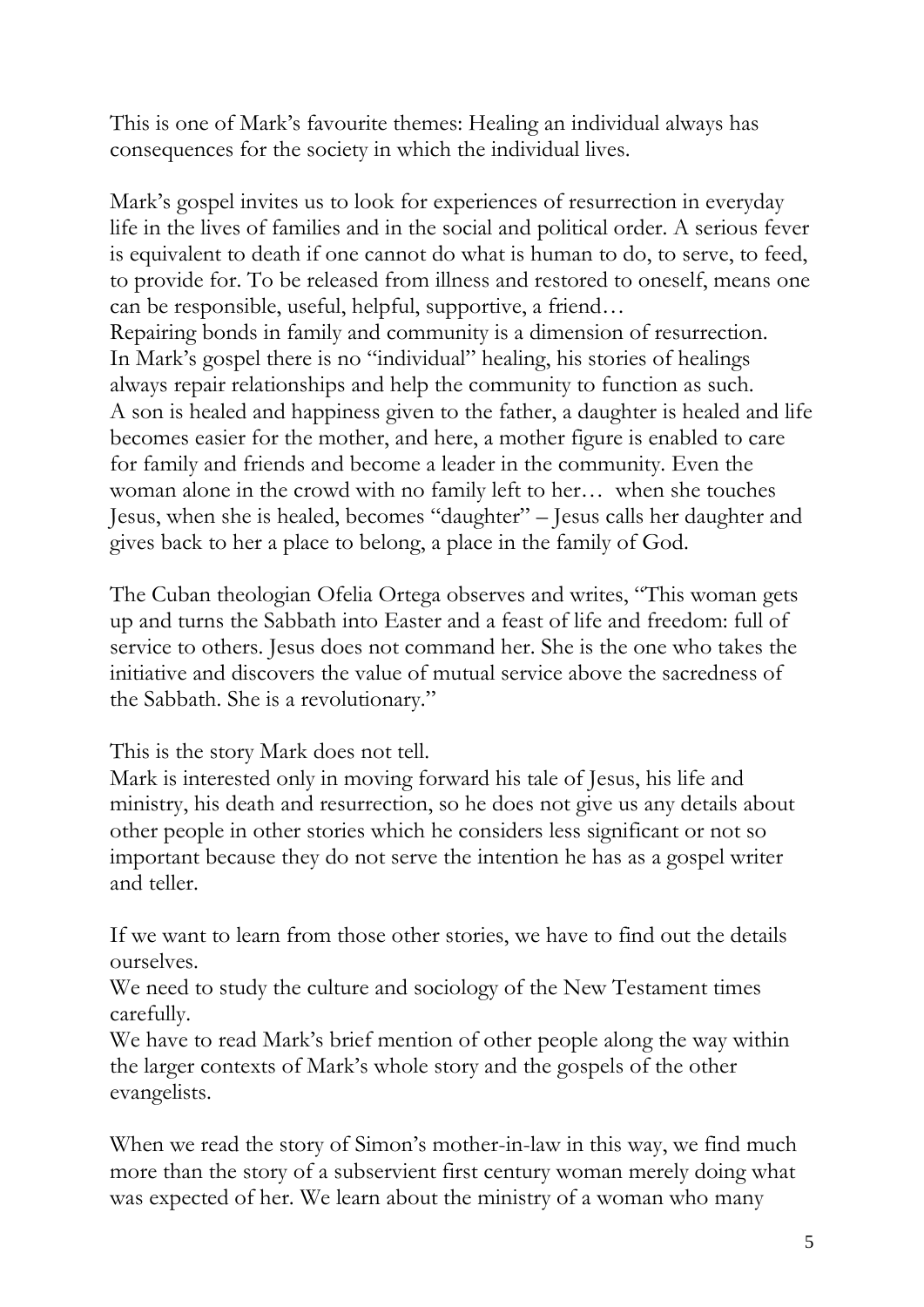theologians called "the first deacon of the church," who rose restored from her sickbed, was made well and whole by the Son of God, and offered herself in service to others.

And just in a side note: whenever Jesus was in Capernaum later in his public life, it was her house, the house where Simon's mother-in-law lived, in which he stayed. So she had become someone like a leader, a teacher and a housemother…

Seeing her from this point of view makes us even more curious to want to know more about her: as Professor Lewis said, "I so wish I knew her name." And I can only add, I so wish I knew what she looked like, what clothes she wore, what things she liked best, what she believed in and hoped for and dreamed of…

I wish I knew what relationship she had with her daughter and her grandchildren, how she went to sell her bread and vegetables in the market and took the money to buy some fish from the fishermen…

I wish I knew what she cooked in the evenings, and how they sat together when guests came…

I wish I could hear her stories of her friendship with Jesus, and the ways she encouraged others in their faith in God…

I wish she'd become a friend. And I'd call her Sarah. I'd see in her a great woman of God.

And I so hope that as such she can teach us all to live our lives as people of faith, to see each other as equals and to wait on each other as angels would… Amen.

## **Silence**

## **Affirmation of Faith**

We believe in God who created us from nothing and goes on bringing to birth new things beyond our imagining.

We believe in Jesus Christ who entered our unknown journey and experienced all our living, who walked in our earthiness and can still be discovered in our midst.